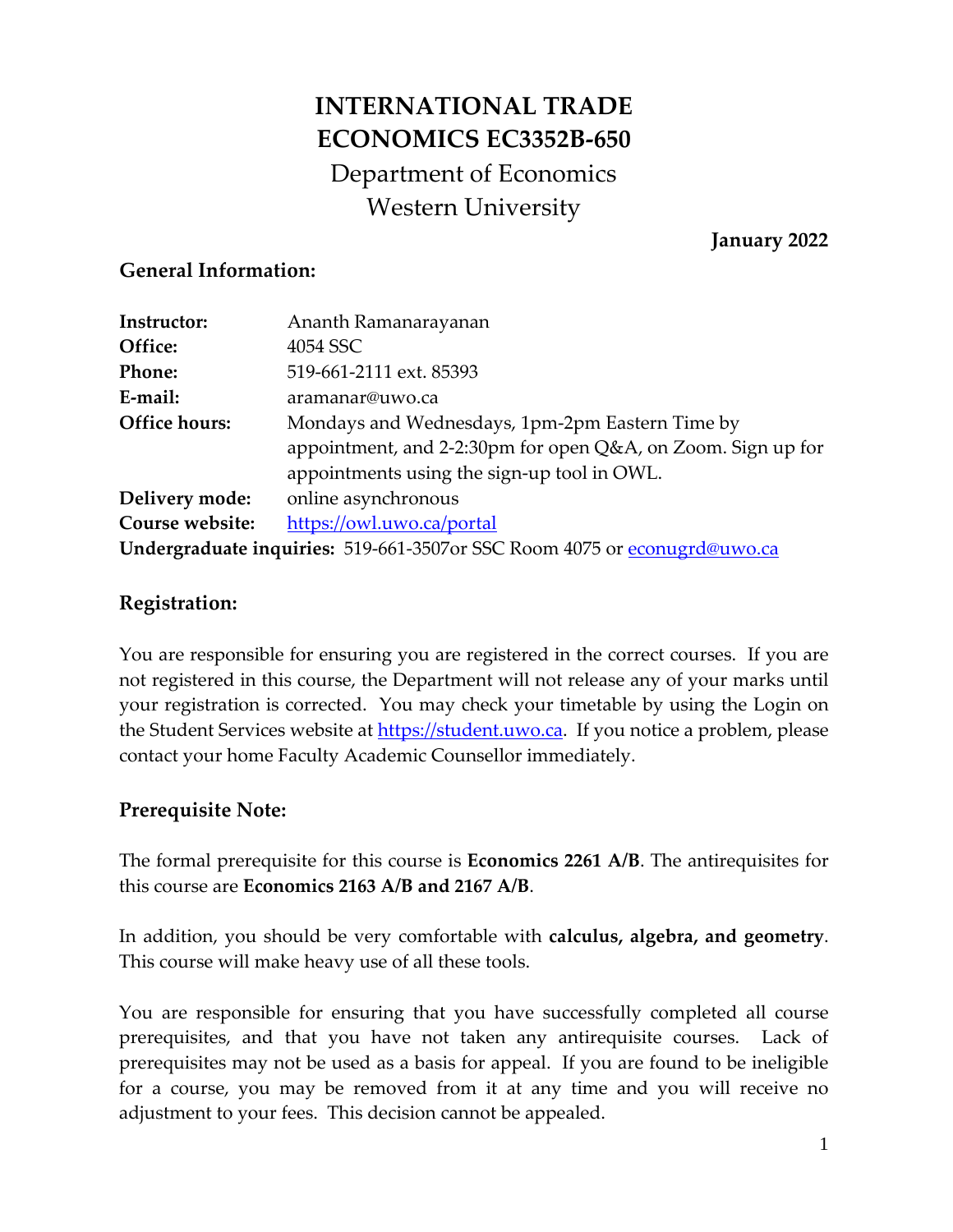If you find that you do not have the course prerequisites, it is in your best interest to drop the course well before the add/drop deadline. Your prompt attention to this matter will not only help protect your academic record, but will ensure that spaces become available for students who require the course for graduation.

### **Course Objectives:**

This course is an advanced introduction to the study of international trade. We will examine models of international trade and investigate how well these models do in explaining the observed patterns of trade among countries. We will use the frameworks provided by these models to quantify the gains from trade, and to analyze policy issues such as tariffs and trade agreements. We will also examine theories of foreign investment and multinational firms.

### **Course Learning Outcomes:**

By the end of this course, you will learn to:

- Identify major features of the bilateral patterns and industry composition of international trade flows in the data;
- Analyze the determinants of comparative advantage and international trade in common theories of international trade;
- Solve for equilibrium outcomes in simple, fully-specified models of international trade;
- Evaluate the effects of international trade on national output, wages, and productivity;
- Assess the predictions of international trade theories and compare them to data

#### **Course Materials:**

There is no textbook for this course. There will be notes, slides, readings, practice problems, and short videos posted on the course website.

#### **Communication:**

Course-related communication will take place through the course OWL site, email, and Zoom.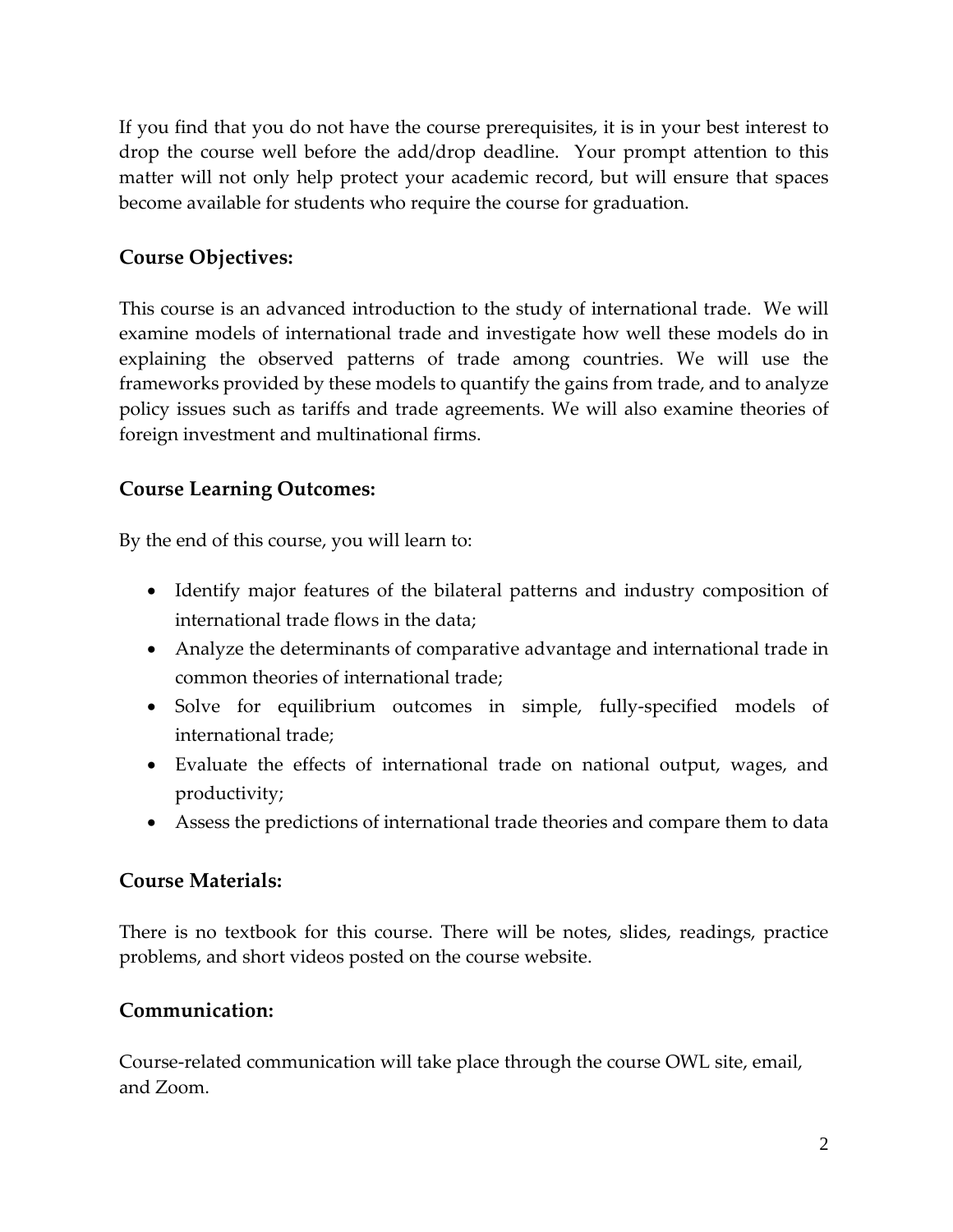- You should check the course OWL site regularly throughout the term for announcements and for new material.
- You can post course-related questions in the forums on OWL, and discuss other students' comments or questions. I will monitor the forums daily and post videos or notes addressing frequently discussed topics.
- You can email me individually, and I will respond within 1-2 days. I will post answers to questions that I get over email if I think they are broadly useful.
- Office hours will be over Zoom, on Mondays and Wednesdays, 1pm-2:30pm Eastern Time. You can sign up for a 10-minute slot during the first hour (1- 2pm) using the sign-up tool on the OWL site, from 1 week in advance up until the beginning of the office hours. The last 30 minutes will be an open Q&A session. Anyone may come to listen to any questions or discussion that arise, but I will not have lecture material planned.

# **Technical Requirements:**

As this is an online course, you will need the following equipment and connectivity to access course content, take exams, and communicate with me:

- A laptop, desktop, or tablet and a stable internet connection, to access course resources and submit exams
- A Zoom account with your @uwo.ca email address, for office hours
- An Internet-enabled device with microphone and webcam, for office hours

For technical support, see the OWL Help page or contact Western Technology Services Helpdesk [\(https://wts.uwo.ca/about-wts/contact.html\)](https://wts.uwo.ca/about-wts/contact.html). Google Chrome or Mozilla Firefox are the preferred browsers for OWL; update your browser frequently.

### **Assessments and Grading:**

Your grade in this course will be based on 2 midterm exams and a final exam. The dates, coverage, and percentage of your grade are in the table below. **All dates are tentative; you will be notified of any changes.**

|           | Date (tentative)            | Material covered   | % of grade |
|-----------|-----------------------------|--------------------|------------|
|           |                             | (see next section) |            |
| Midterm 1 | Friday, February 4          | Modules 1-2        | 30         |
| Midterm 2 | Friday, March 4             | Modules 3-4        | 30         |
| Final     | TBD, scheduled by registrar | Cumulative; all    | 40         |
|           |                             | course material    |            |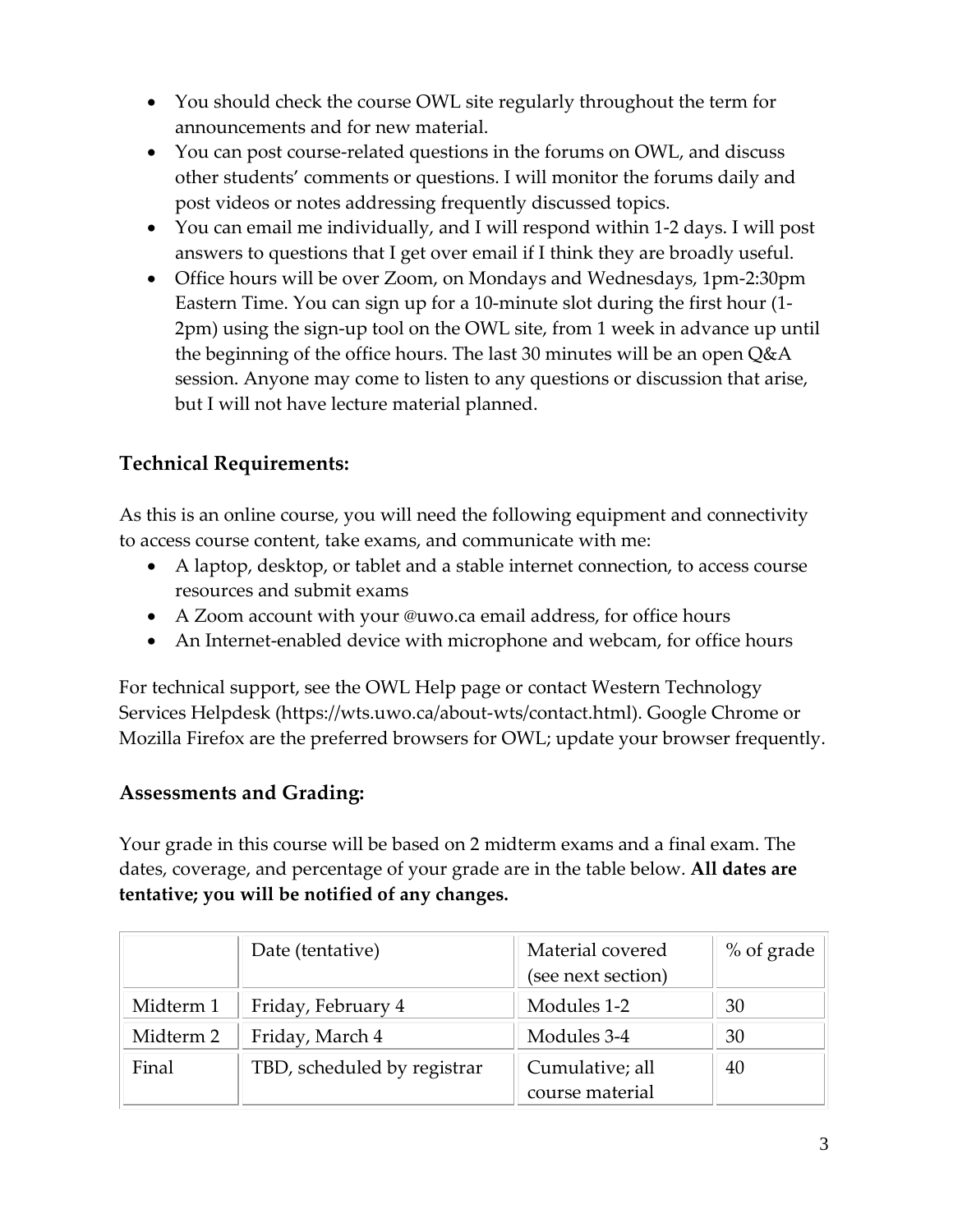All exams will be take-home style, open book exams. I will post the midterm exams on OWL at 4pm Eastern Time on the dates in the table above, and you will have until 7pm Eastern Time to submit your answers. If you are well prepared, then you should spend 1-2 hours on the midterm exams and 2-3 hours on the final. I am giving you a larger time window to avoid academic conflicts and allow time to upload your answers. During the entire exam time window, you may not communicate about the exam with anyone other than me (even after you have submitted your exam). You will sign an oath to this effect at the beginning of each exam. I will be available for questions during exams by email.

There will be no make-up midterm exams. If you miss one midterm exam due to a self-reported absence (SRA) or an official accommodation, the weight of that exam will be transferred to the final. If you miss both midterms, then you may be judged to have missed too much course material to take the final exam, and you will need to contact me. If you miss an exam without an SRA or an official accommodation, you will receive a mark of zero for that exam.

# **Outline of topics:**

Course content is organized into five modules: Module 1: Introduction

- Patterns of bilateral trade flows
- Growth in the volume of trade over time

Module 2: Comparative Advantage and the Ricardian Model

- Comparative advantage and gains from trade
- Equilibrium in the 2-country Ricardian Model
- Empirical evidence on the Ricardian model
- Trade policy in the Ricardian model

Module 3: Factor endowments and the Heckscher-Ohlin model

- The Five Theorems of the H-O model
- Equilibrium in the 2-country, 2-factor H-O model
- Empirical evidence on the H-O model and the Leontief paradox

Module 4: Scale Economies and the Krugman Model

- Increasing returns to scale and imperfect competition
- Equilibrium in integrated world economies
- Theoretical predictions and empirical evidence on the volume of trade
- Theoretical and empirical gravity models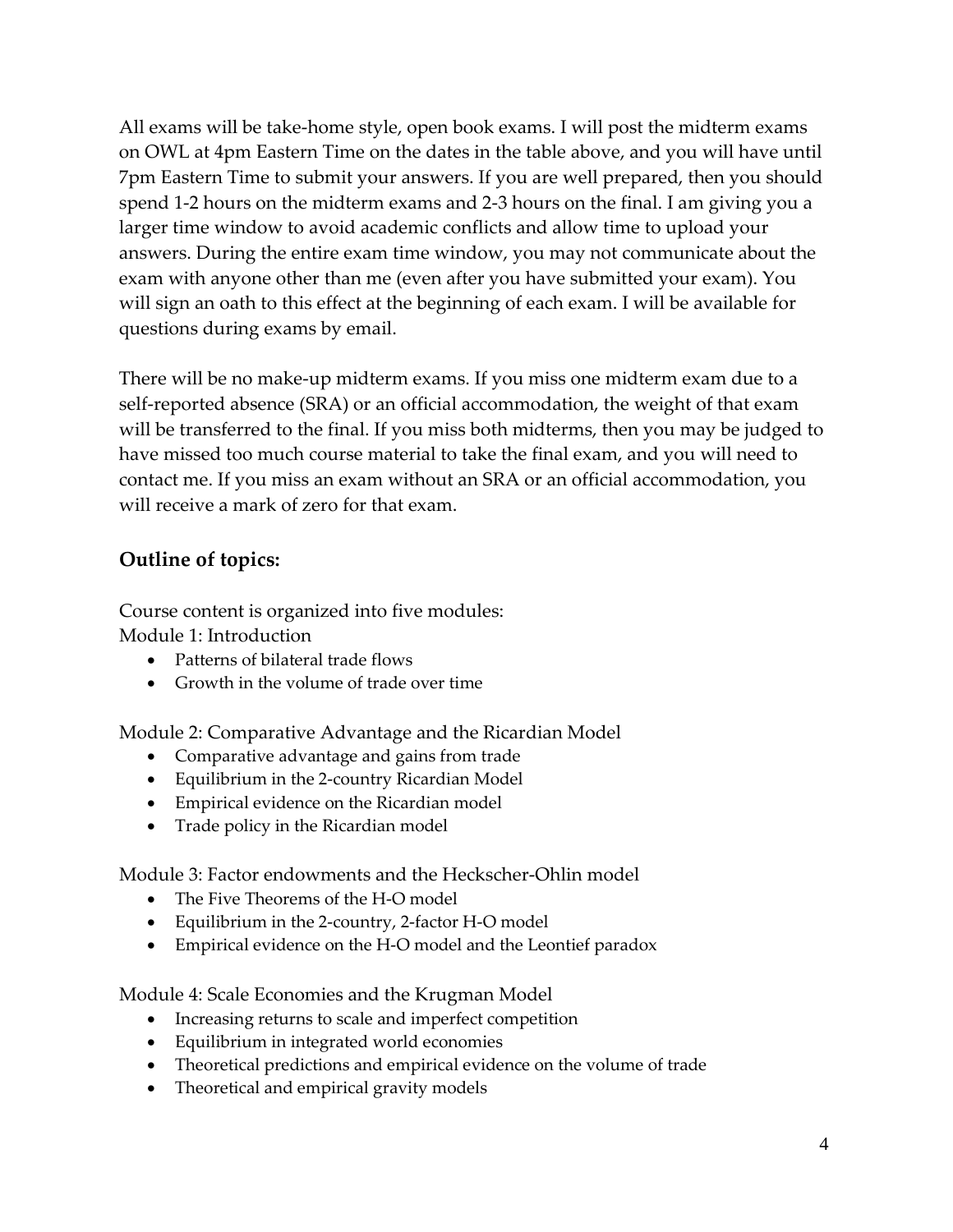Module 5: Firms in International Trade

- A model of heterogeneous firms and exporting decisions
- Exporting vs. FDI
- Empirical evidence on firm-level exporting and FDI decisions

# **Professionalism, Privacy and Copyright:**

- All course materials posted on the course website, including slides, notes, outlines, practice problems, and exams, are protected by **copyright**. You may download and/or print out course materials for your own educational purposes only.
- You may not reproduce (or allow others to reproduce), post or distribute notes, assessments, or any other course materials without written consent.
- You will be expected to sign an academic integrity pledge as part of each exam.

# **Tips on How to Be Successful in this Class**

Because this is an asynchronous, online class, you should understand the level of autonomy and self-discipline required to be successful.

- Log onto OWL regularly to ensure you have seen all materials and announcements posted.
- Take notes as you go through the course material. Keeping your own handwritten or typed notes will help you learn more effectively than just reading the posted materials.
- As you go through the material, keep a list of questions. Post your questions in the OWL discussion forum.
- Prepare for online exams as though they were in-person, closed-book exams, so that when you take the exam, you spend your time answering the questions rather than reviewing the course material.
- If you have questions or are struggling with a topic, check the discussion forum on OWL or contact me.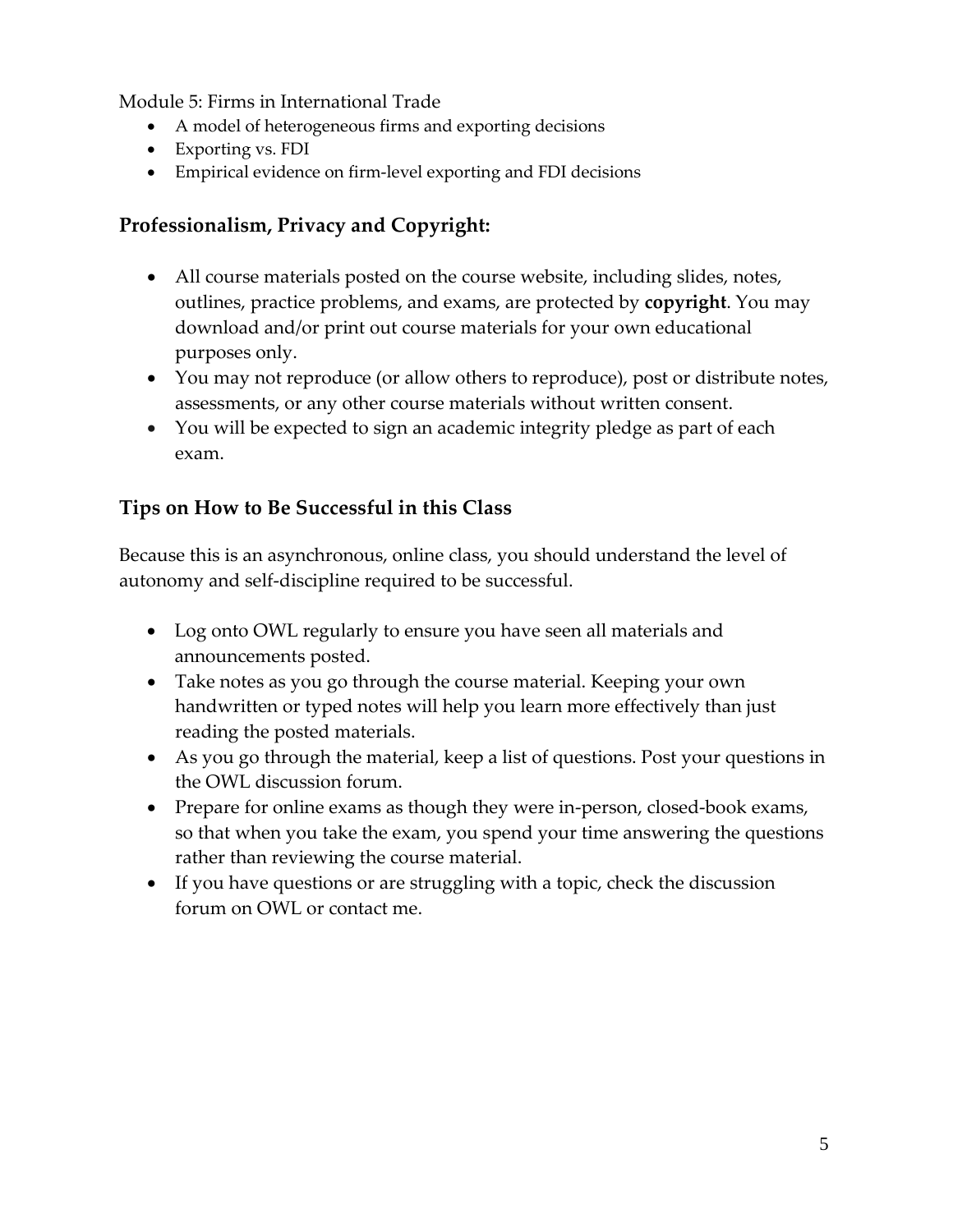# **Please Note Department & University Policies for Winter 2022**

The University expects all students to take responsibility for their own Academic Programs. Students should also check their registration to ensure they are enrolled in the correct courses.

- 1. **Guidelines, policies, and your academic rights and responsibilities** are posted online in the current Western Academic Calendar at: [http://westerncalendar.uwo.ca.](http://westerncalendar.uwo.ca/) Claiming that "you didn't know what to do" is not an acceptable excuse for not following the stated policies and procedures.
- 2. Students must familiarize themselves with the **"Rules of Conduct for Examinations"** [http://www.uwo.ca/univsec/pdf/academic\\_policies/exam/administration.pdf.](http://www.uwo.ca/univsec/pdf/academic_policies/exam/administration.pdf)
- 3. **Cheating as an academic offence:** Students are responsible for understanding what it means to "cheat." The Department of Economics treats cheating incidents very seriously and will investigate any suspect behavior. Students found guilty will incur penalties that could include a failing grade or being barred from future registration in other Economics courses or programs. The University may impose further penalties such as suspension or expulsion.
- 4. **Plagiarism:** Students must write their essays and assignments in their own words. When taking an idea/passage from another author, it must be acknowledged with quotation marks where appropriate and referenced with footnotes or citations. Plagiarism is an academic offence (see Scholastic Discipline for Undergraduate Students in the Western Calendar at [http://westerncalendar.uwo.ca/PolicyPages.cfm?Command=showCategory&Polic](http://westerncalendar.uwo.ca/PolicyPages.cfm?Command=showCategory&PolicyCategoryID=1&SelectedCalendar=Live&ArchiveID=#Page_20) [yCategoryID=1&SelectedCalendar=Live&ArchiveID=#Page\\_20\)](http://westerncalendar.uwo.ca/PolicyPages.cfm?Command=showCategory&PolicyCategoryID=1&SelectedCalendar=Live&ArchiveID=#Page_20).

Western University uses software to check for plagiarism and students may be required to electronically submit their work. Those found guilty will be penalized as noted in point 3.

- 5. It is a Department of Economics policy that **NO** assignments be dated, stamped or accepted by staff. Students must submit assignments to the instructor.
- 6. **Appeals**: University policies and procedures for appealing a mark can be found in the Student Academic Appeals section in the current Western Academic Calendar at: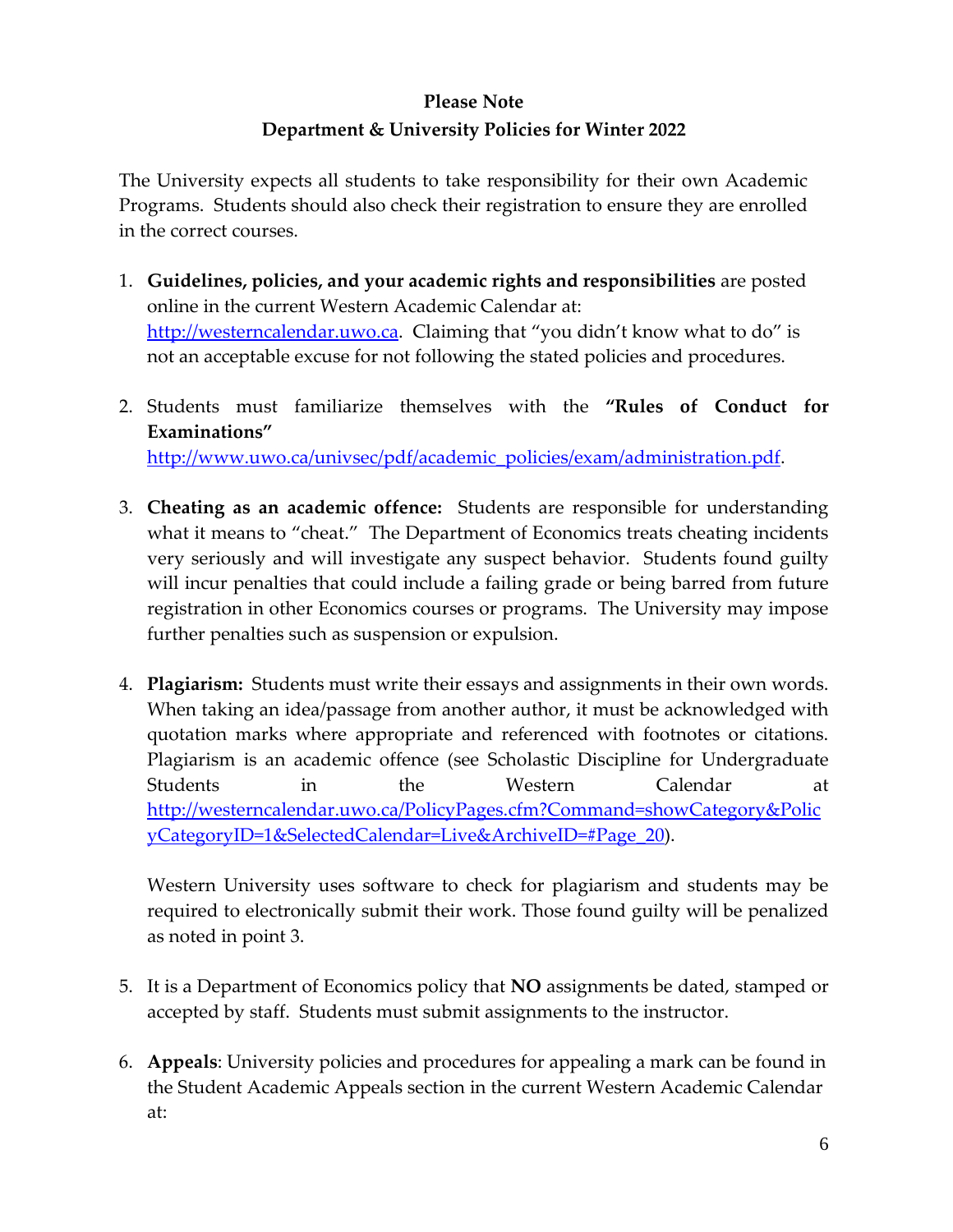[http://westerncalendar.uwo.ca/PolicyPages.cfm?Command=showCategory&Polic](http://westerncalendar.uwo.ca/PolicyPages.cfm?Command=showCategory&PolicyCategoryID=1&SelectedCalendar=Live&ArchiveID=#Page_14) [yCategoryID=1&SelectedCalendar=Live&ArchiveID=#Page\\_14.](http://westerncalendar.uwo.ca/PolicyPages.cfm?Command=showCategory&PolicyCategoryID=1&SelectedCalendar=Live&ArchiveID=#Page_14) **Please note the relevant deadlines.**

Department of Economics procedures for appealing a mark can be found here: [https://economics.uwo.ca/undergraduate/program\\_counselling/responsibilities\\_p](https://economics.uwo.ca/undergraduate/program_counselling/responsibilities_policies.html#appeals) [olicies.html#appeals.](https://economics.uwo.ca/undergraduate/program_counselling/responsibilities_policies.html#appeals) The Department will not consider an appeal unless an attempt has been made to settle the matter with the instructor first. Students who remain dissatisfied with the outcome may proceed to submit an appeal to [econugrd@uwo.ca.](mailto:econugrd@uwo.ca) Please follow the instructions and use the appeal form shown in the above link.

- 7. **Systematic adjustments of a class grade distribution** (either up or down) can occur in Economics courses. The fact that grades have been adjusted is **not** grounds for an appeal.
- 8. Note the following **add and drop deadlines**:

| Deadline to add a second term half course:  | <b>Monday January 11, 2022</b> |
|---------------------------------------------|--------------------------------|
| Deadline to drop a second term half course: | Sunday March 7, 2022           |

#### **Policy Regarding Makeup Tests and Final Examinations**

Faculty of Social Science policy states that oversleeping or misreading an exam schedule is NOT grounds for a makeup. This rule applies to midterm and final exams in the Department of Economics.

#### **Policies Regarding Academic Accommodation**

- The Faculty of Social Science's policies on academic accommodation are found at [https://counselling.ssc.uwo.ca/procedures/academic\\_consideration.html](https://counselling.ssc.uwo.ca/procedures/academic_consideration.html)
- **Accommodation for Students with Disabilities:** Students with disabilities or accessibility challenges should work with Accessible Education (formerly SSD, see [http://academicsupport.uwo.ca/accessible\\_education/index.html\)](http://academicsupport.uwo.ca/accessible_education/index.html), which provides recommendations for accommodation based on medical documentation or psychological and cognitive testing. The accommodation policy can be found here: **Academic Accommodation for Students with** [Disabilities.](https://www.uwo.ca/univsec/pdf/academic_policies/appeals/Academic%20Accommodation_disabilities.pdf)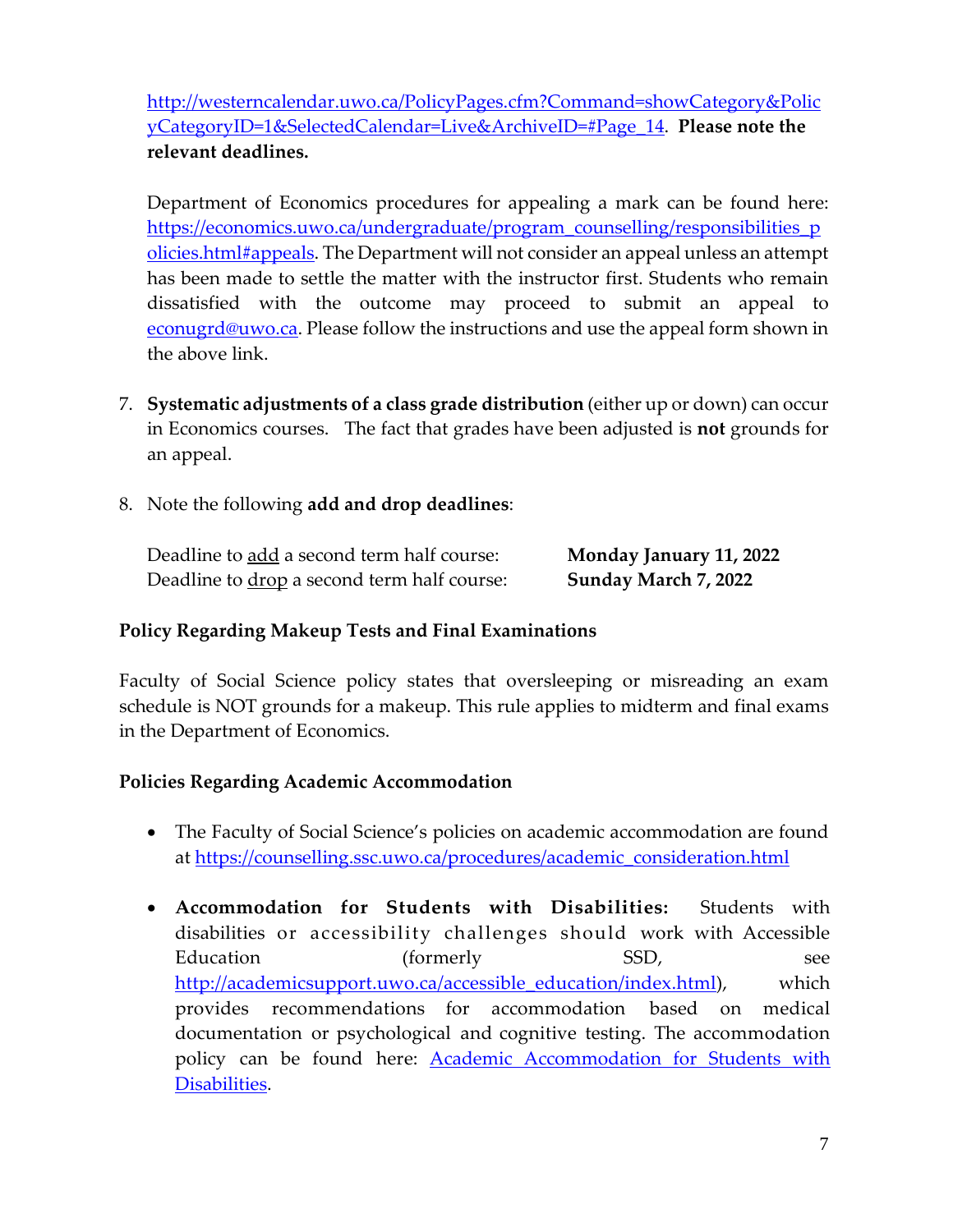- **Rewriting Exams and Retroactive Reweighting are NOT Permitted:** Students who proceed to write a test or examination must be prepared to accept the mark. Rewriting tests or examinations, or retroactive reweighting of marks, is **not** permitted. Self-Reported Absences cannot be used once a student has proceeded to start to write a test or exam.
- **Self-Reported Absences:** Students will have two opportunities during the fall and winter terms to receive academic consideration if they self-report a missed assessment using the online self-reported absence portal, provided the following conditions are met: the assessment is missed due to an absence of no more than 48 hours in duration, and the assessment for which consideration is being sought is worth 30% or less of the student's final grade. Students are expected to contact their instructors within 24 hours of the end of the period of the self-reported absence, unless noted otherwise on the syllabus. Students are not able to use the self-reporting option in the following circumstances:
	- for exams scheduled by the Office of the Registrar (e.g., final exams)
	- absence of a duration greater than 48 hours
	- assessments worth more than 30% of the student's final grade
	- if the student has opened or started the test or exam
	- if a student has already used the self-reporting portal twice during the fall/winter terms

If the conditions for a Self-Reported Absence are *not* met, students will need to provide a Student Medical Certificate (SMC) if the absence is medical or provide appropriate documentation if there are compassionate grounds for the absence in question. Students are encouraged to contact their Faculty academic counselling office for more information about the relevant documentation. It is strongly recommended that students notify the instructor as soon as possible, ideally before the assessment, when they become aware of an absence. University policy is that students must communicate with their instructors no later than 24 hours after the end of the period covered by the SMC or immediately upon their return from their documented absence. Failure to follow University policy and procedures may result in denial of academic accommodation and a grade of zero.

• **Documentation for Accommodation:** Individual instructors are not permitted to receive documentation directly from a student, whether in support of an application for consideration on medical grounds or for other reasons. **All required documentation for absences that are not covered by the Self-**